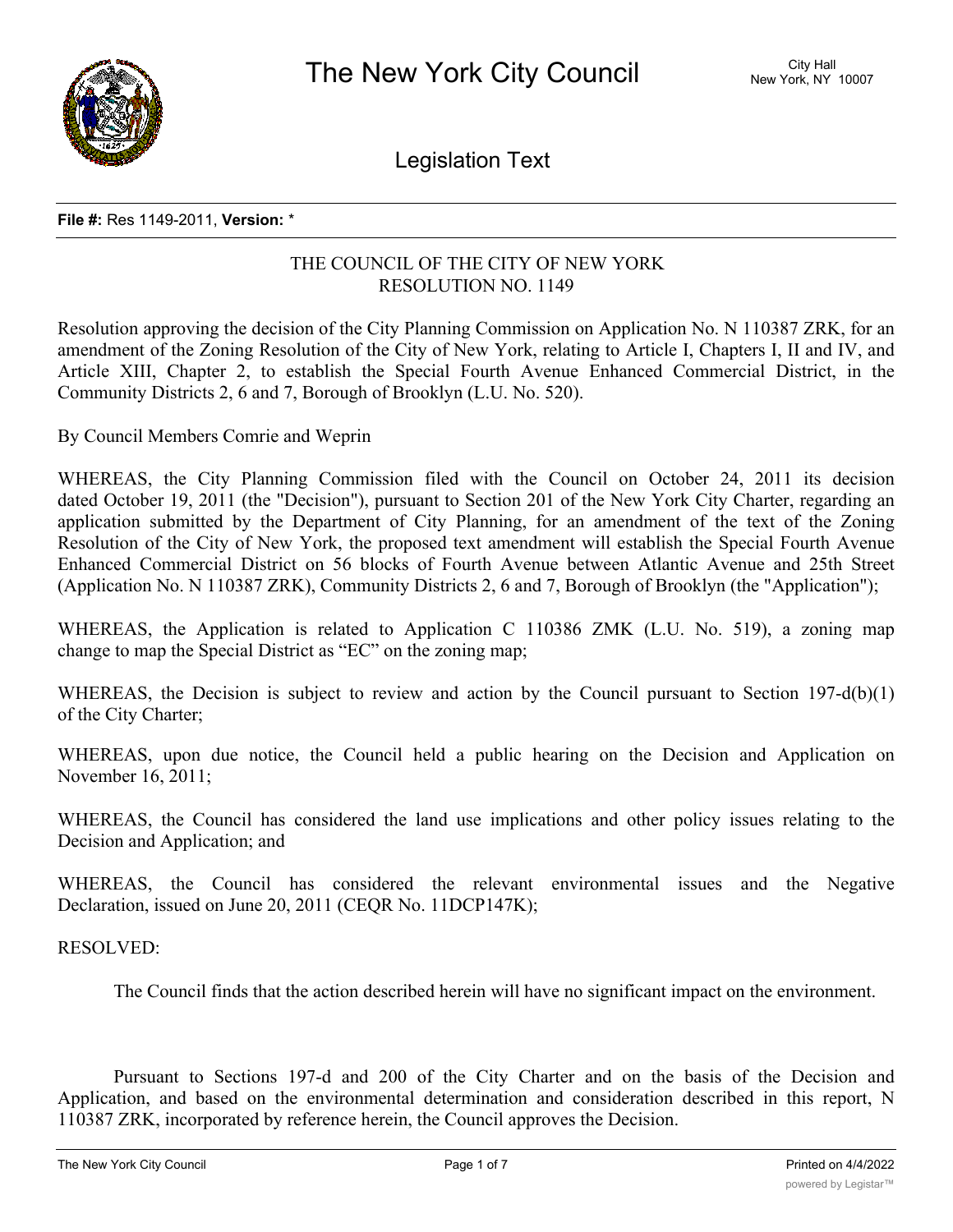The Zoning Resolution of the City of New York, effective as of December 15, 1961, and as subsequently amended, is further amended as follows:

Matter in underline is new, to be added; Matter in strikeout is old, to be deleted; Matter within  $#$  # is defined in Section 12-10; \* \* \* indicate where unchanged text appears in the Zoning Resolution

### **Article I: General Provisions**

**Chapter 1 Title, Establishment of Controls and Interpretation of Regulations**

**11-12 Establishment of Districts**

**11-122 Districts established**

\* \* \*

\* \* \*

\* \* \*

### **Special Purpose Districts**

Establishment of the Special 125th Street District

\* \* \*

Establishment of the Special Fourth Avenue Enhanced Commercial District

In order to carry out the special purposes of this Resolution as set forth in Article XIII, Chapter 2, the #Special Fourth Avenue Enhanced Commercial District# is hereby established.

\* \* \*

\* \* \*

### **Chapter 2 - Construction of Language and Definitions**

**12-10 Definitions**

\* \* \*

### Special 125th Street District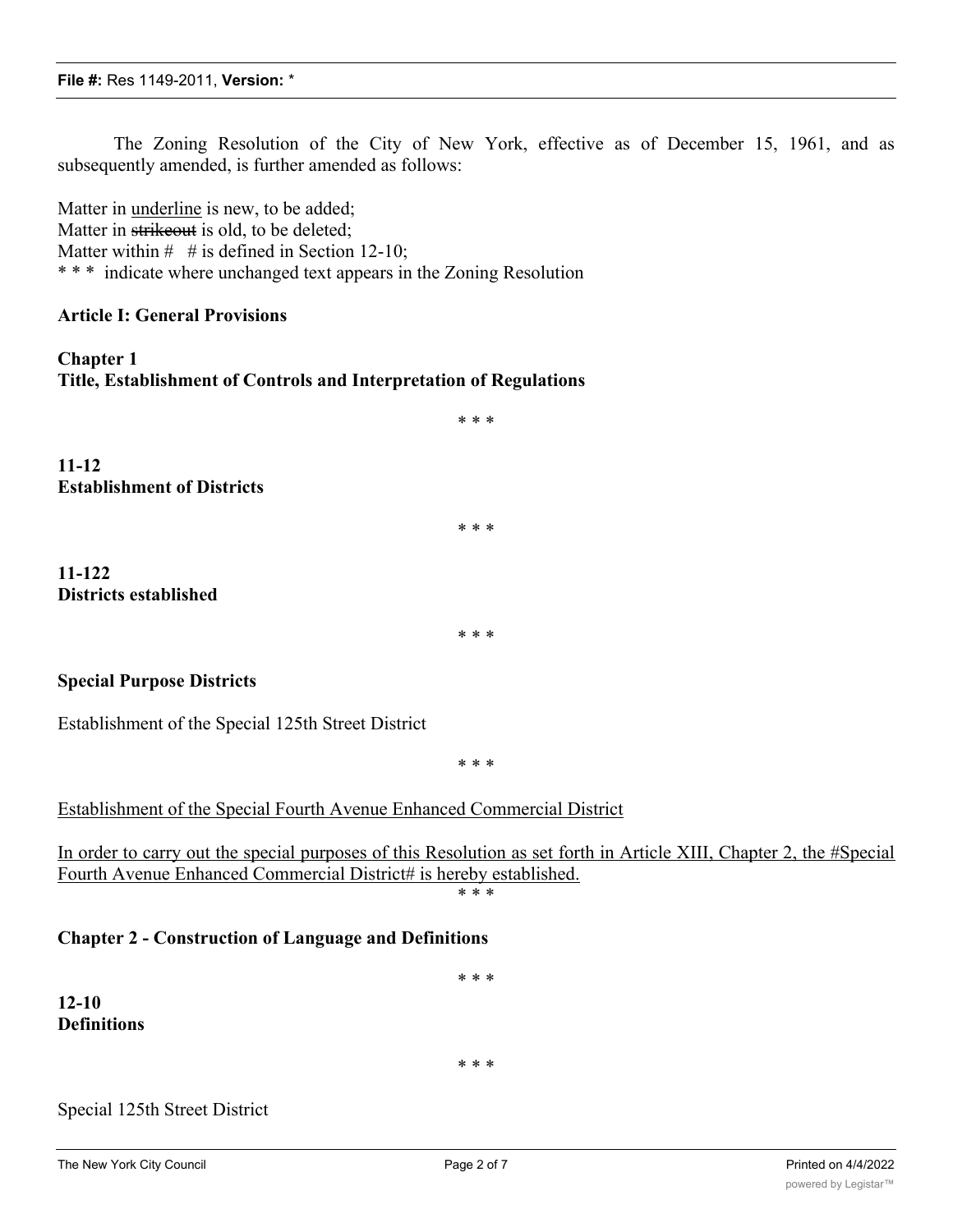#### **File #:** Res 1149-2011, **Version:** \*

\* \* \*

### Special Fourth Avenue Enhanced Commercial District

The "Special Fourth Avenue Enhanced Commercial District" is a Special Purpose District designated by the letters "EC" in which special regulations set forth in Article XIII, Chapter 2 apply.

\* \* \*

### **Chapter 4 - Sidewalk Café Regulations**

\* \* \*

# **14-44 Special Zoning Districts Where Certain Sidewalk Cafes are Permitted**

#Enclosed# or #unenclosed sidewalk cafes# shall be permitted, as indicated, in the following special zoning districts, where allowed by the underlying zoning. #Small sidewalk cafes#, however, may be located on #streets# or portions of #streets# within special zoning districts pursuant to the provisions of Section 14-43 (Locations Where Only Small Sidewalk Cafes Are Permitted).

\* \* \*

| <b>Brooklyn</b>                                   | #Enclosed Sidewalk<br>Cafe# | #Unenclosed Sidewalk<br>Cafe# |
|---------------------------------------------------|-----------------------------|-------------------------------|
| <b>Fourth Avenue Enhanced Commercial District</b> | $\overline{\text{No}}$      | Yes                           |
| Bay Ridge District                                | Yes                         | Yes                           |
| <b>Coney Island District</b>                      | N <sub>o</sub>              | Yes                           |
| Coney Island Mixed Use District                   | Yes                         | Yes                           |
| Downtown Brooklyn District                        | Yes                         | Yes                           |
| Mixed Use District-8<br>(Greenpoint-Williamsburg) | Yes                         | Yes                           |
| Ocean Parkway District*                           | Yes                         | Yes                           |
| Sheepshead Bay District<br>-------                | No                          | Yes                           |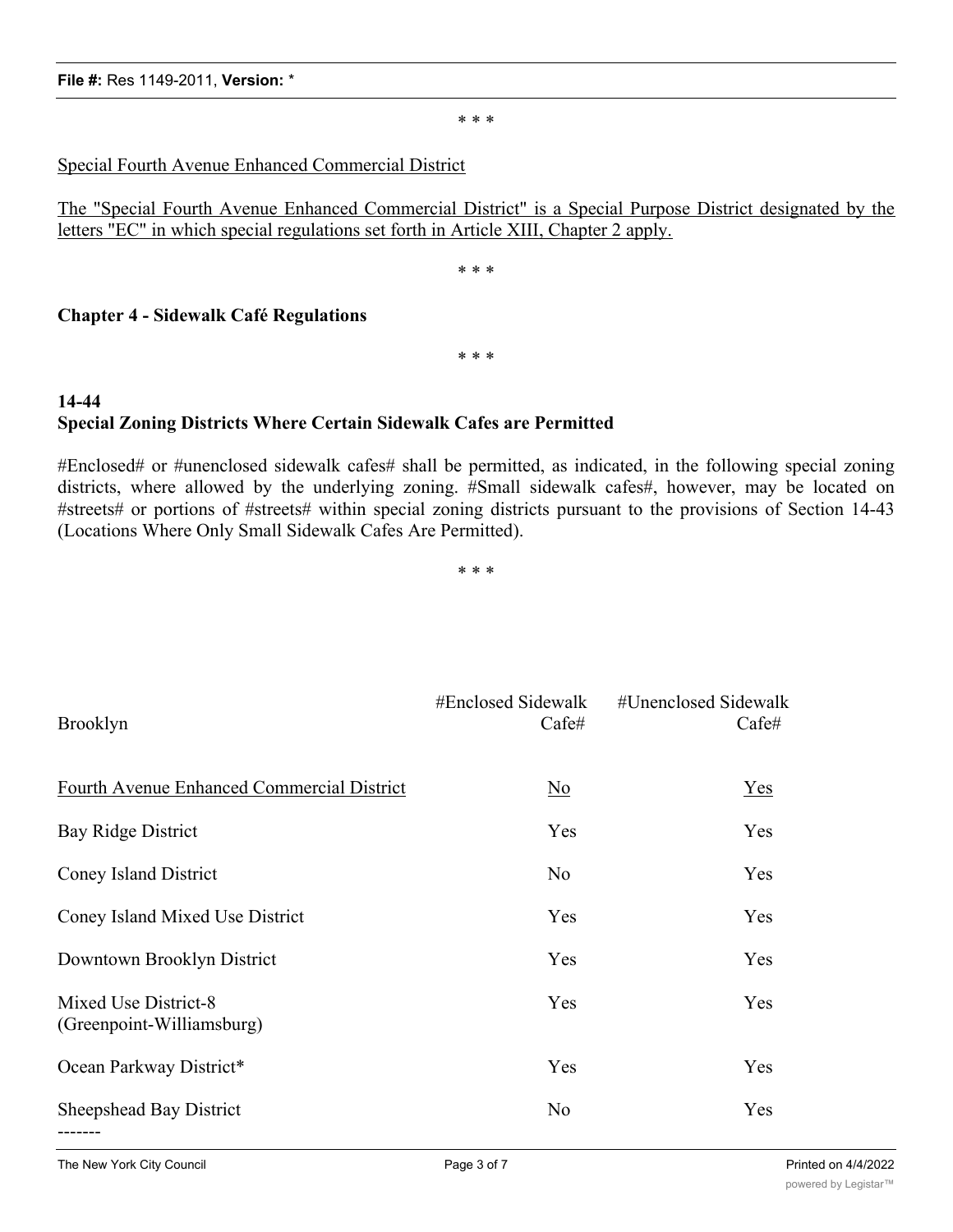\* #Sidewalk cafes# are not allowed on Ocean Parkway

\* \* \*

### **Article XIII: Special Purpose Districts**

**\* \* \***

## **Chapter 2 Special Fourth Avenue Enhanced Commercial District**

## **\*ALL TEXT IN ARTICLE XIII, CHAPTER 2 IS NEW\***

### **132-00 GENERAL PURPOSES**

The #Special Fourth Avenue Enhanced Commercial District#, in the Borough of Brooklyn, established in this Resolution is designed to promote and protect public health, safety and general welfare. These general goals include, among others, the following specific purposes:

- (a) to enhance the character of the area by ensuring that ground floor space within buildings is occupied by establishments that promote a lively and engaging pedestrian experience along Fourth Avenue;
- (b) to limit the number of curb cuts along Fourth Avenue in order to minimize conflicts between vehicles and pedestrians; and
- (c) to promote the most desirable use of land in the area and thus preserve, protect and enhance the value of land and buildings and thereby protect City tax revenues.

### **132-01 Definitions** Ground floor level

For the purposes of this Chapter, "ground floor level" shall mean a #building's# lowest #story# located within 30 feet of the Fourth Avenue #street wall# of the #building#.

### **132-10 GENERAL PROVISIONS**

The provisions of this Chapter shall apply to all #buildings# with Fourth Avenue #street# frontage.

The regulations of all other Chapters of this Resolution are applicable, except as superseded, supplemented or modified by the provisions of this Chapter. In the event of a conflict between the provisions of this Chapter and other regulations of this Resolution, the provisions of this Chapter shall control.

### **132-20 SPECIAL USE REGULATIONS**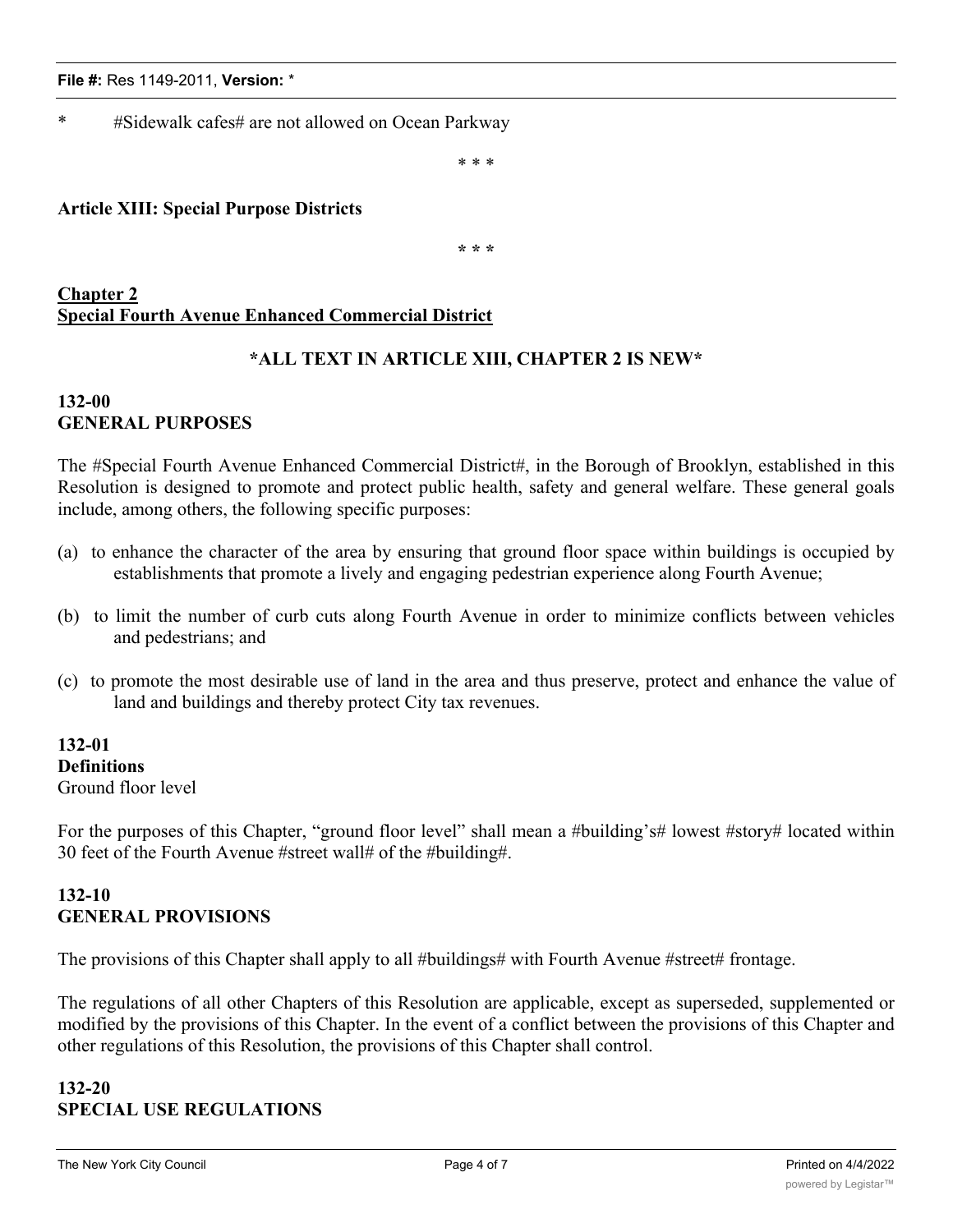The special #use# regulations of this Section shall apply to the Fourth Avenue #street walls# of #developments# and to #buildings enlarged# on the #ground floor level#, where such #ground floor level# fronts upon Fourth Avenue.

For #buildings# fronting along multiple #streets#, the required percentage of #ground floor level street wall# allocated to certain #uses#, as set forth in this Section, shall apply only to the portion of the #building's ground floor level# fronting upon Fourth Avenue.

The following shall be exempt from the #use# provisions of this Section:

- (a) #buildings# located in #Commercial Districts# on a #zoning lot# with a width of less than 20 feet, as measured along the Fourth Avenue #street line#, provided such #zoning lot# existed on (date of adoption); and
- (b) any #community facility building# used exclusively for either a #school#, as listed in Use Group 3, or a house of worship, as listed in Use Group 4.

# **132-21 Special Ground Floor Level Use Requirements in Commercial Districts**

In #Commercial Districts#, the following #use# provisions shall apply to the #ground floor level# of a #building#. In addition to these provisions, permitted #uses# shall comply with the provisions of Sections 132- 30 (SPECIAL TRANSPARENCY REGULATIONS), and 132-40 (SPECIAL PARKING REGULATIONS).

(a) Mandatory #commercial uses# for a portion of the #ground floor level#

Mandatory #commercial use# regulations shall apply to an area of a #building's ground floor level# defined by an aggregate width equal to at least 50 percent of a #building's# Fourth Avenue #street wall# and a depth equal to at least 30 feet, as measured from the Fourth Avenue #street wall#. Such an area on the #ground floor level# shall be occupied by #commercial uses# listed in Use Groups 5, 6A, 6C excluding banks and loan offices, 7B, 8A, 8B, or 9A.

(b) Remaining portion of #ground floor level#

The remaining portion of the #ground floor level# shall be occupied by any non-#residential use# permitted by the underlying district regulations, except that:

- (1) #residential# lobbies, and an associated vertical circulation core shall be permitted in such remaining area, provided that the #street wall# width of such lobbies shall not exceed 25 feet, as measured along the Fourth Avenue #street line#. In addition, the 30 foot depth requirement for #commercial uses# pursuant to paragraph (a) of this Section may be encroached upon where necessary to accommodate a vertical circulation core associated with such #residential# lobby; and
- (2) off-street parking spaces and entrances to such spaces shall comply with the provisions of Section 132-40 (SPECIAL PARKING REGULATIONS).
- (c) Location of #ground floor level#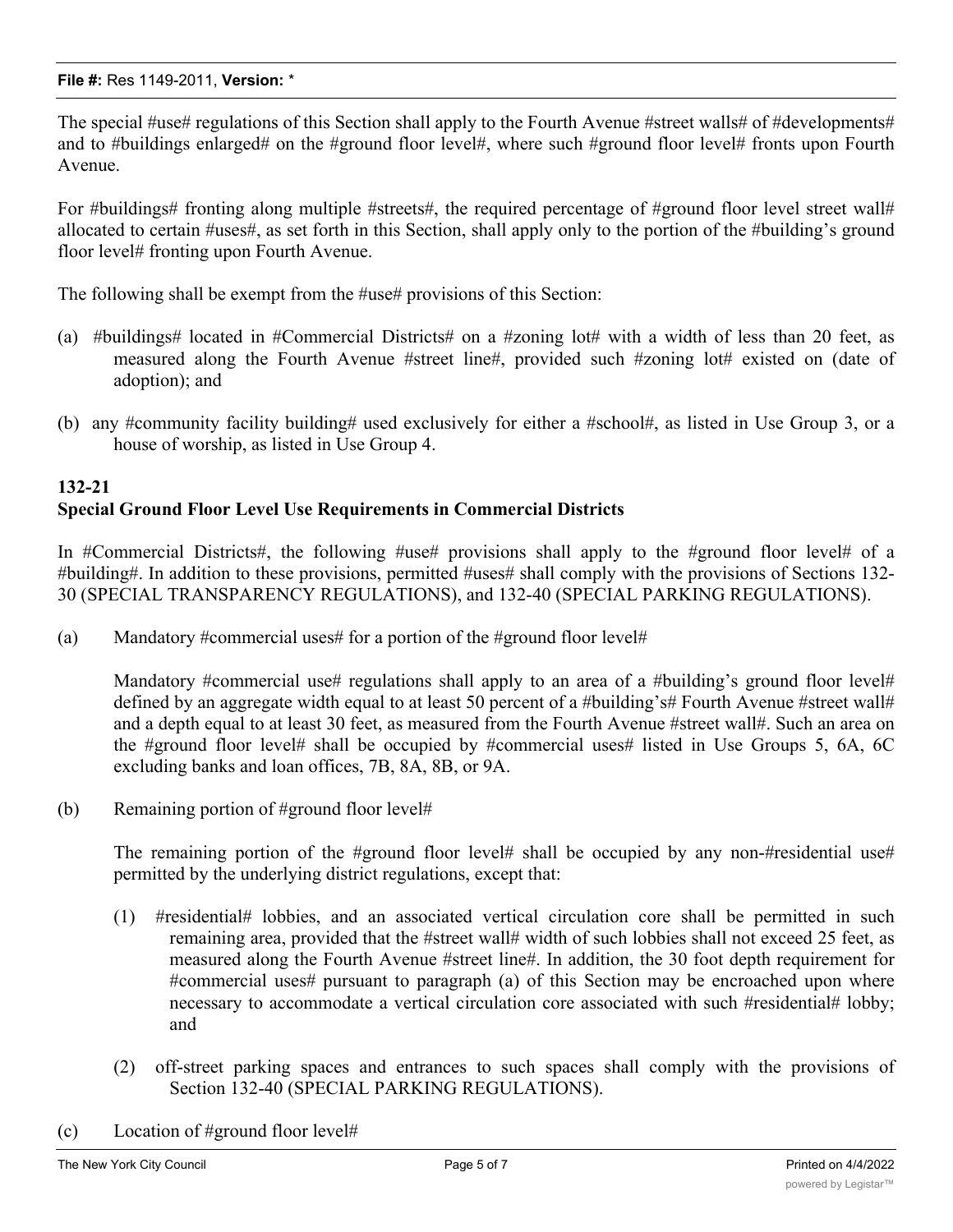The finished floor of the #ground floor level# shall be located not higher than two feet above nor lower than two feet below the as-built level of the adjacent Fourth Avenue public sidewalk.

### **132-22 Special Ground Floor Level Use Requirements in Residence Districts**

In #Residence Districts#, all #uses# permitted by the underlying district regulations are permitted on the #ground floor level#, provided such #uses# comply with the provisions of Sections 132-30 (SPECIAL TRANSPARENCY REGULATIONS), where applicable, and 132-40 (SPECIAL PARKING REGULATIONS).

## **132-30 SPECIAL TRANSPARENCY REGULATIONS**

The special transparency regulations of this Section shall apply to the Fourth Avenue #street walls# of #developments# and to portions of #buildings enlarged# on the #ground floor level#, where such #ground floor level# fronts upon Fourth Avenue. For #buildings# fronting along multiple #streets#, the required percentage of #ground floor level street wall# allocated to transparent materials, as set forth in this Section, shall apply only to the portion of the #building's ground floor level# fronting upon Fourth Avenue.

The following shall be exempt from the transparency provisions of this Section:

- (a) #buildings# located in #Residence Districts# where the #ground floor level# of such #buildings# contains #dwelling units# or #rooming units#; and
- (b) #buildings# located in #Commercial Districts# on a #zoning lot# with a width of less than 20 feet, as measured along the Fourth Avenue #street line#, provided such #zoning lot# existed on (date of adoption); and
- (c) any #community facility building# used exclusively for either a #school# or a house of worship.

# **132-31 Special Ground Floor Level Transparency Requirements**

The #ground floor level street wall# shall be glazed with transparent materials which may include #show windows#, transom windows or glazed portions of doors, provided such transparent materials have a minimum width of two feet. Such transparency shall occupy at least 50 percent of the surface area of each such #ground floor level street wall# between a height of two feet, and 12 feet, or the height of the ground floor ceiling, whichever is higher as measured from the adjoining sidewalk. The lowest point of any transparency that is provided to satisfy the requirements of this Section shall not be higher than two feet, six inches above the level of the adjoining sidewalk, with the exception of transom windows, or portions of windows separated by mullions or other structural dividers. In addition, the maximum width of a portion of the #ground floor level street wall# without transparency shall not exceed ten feet.

However, where an entrance to an off-street parking facility is permitted on Fourth Avenue in accordance with the provisions of Section 132-42 (Special Curb Cut Requirements), the transparency requirements of this Section shall not apply to the portion of the #ground floor level street wall# occupied by such entrance.